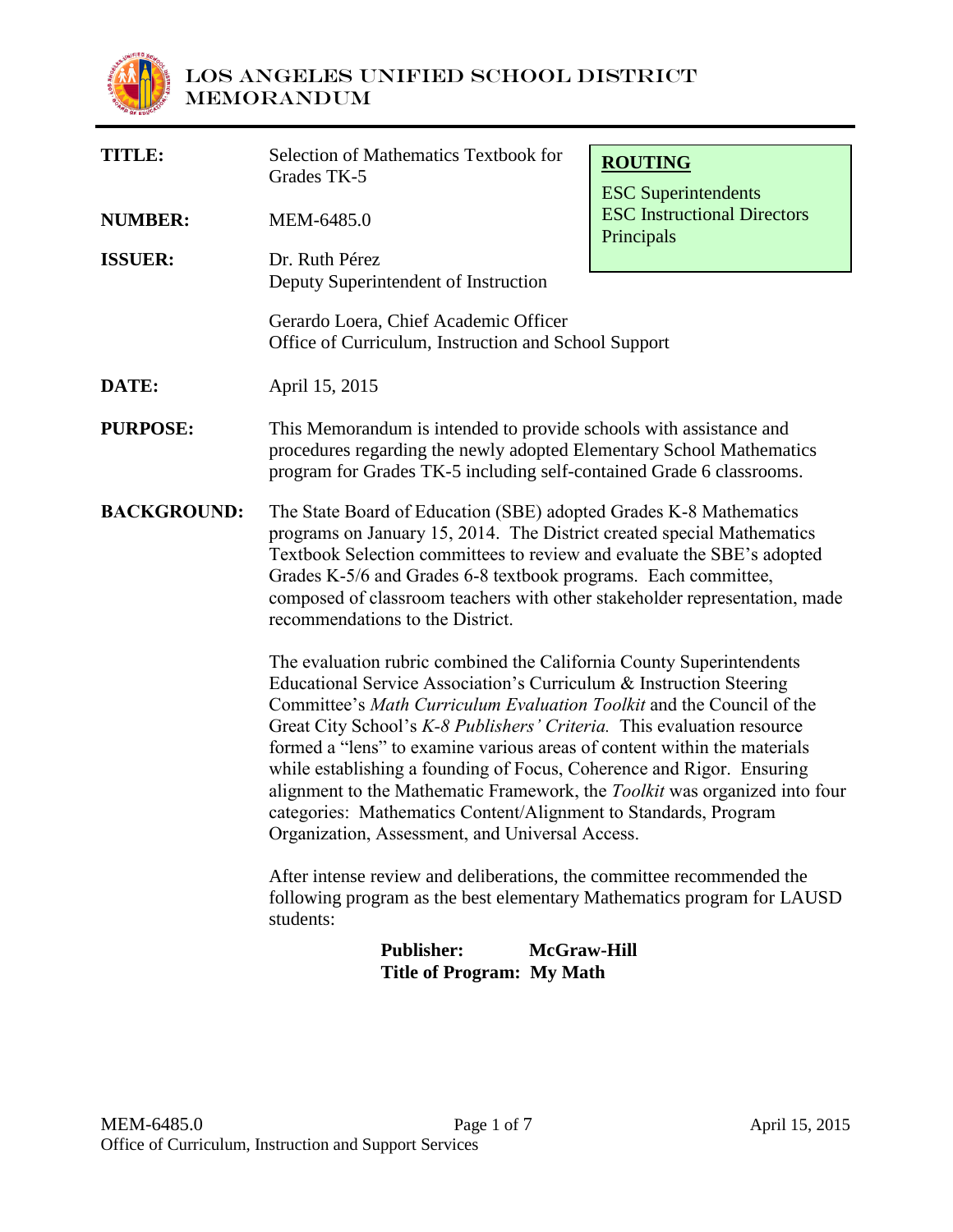

### **INSTRUCTIONS: General**

McGraw-Hill's *My Math* has been selected as the basic Mathematics program for Grades TK-5 including self-contained Grade 6. Orders will be placed for each school per the projected student enrollment in each grade level discussed at each school's Textbook Order Roadshow meeting.

#### **Choice Option for Affiliated Charter Schools**+

Should an affiliated charter school (see Attachment A for list) decide to exercise autonomy, the school must convene a committee to select its textbook program from the following three (3) choices listed in order of ranking by the Textbook Evaluation Committee:

1 st choice: McGraw Hill – *My Math* 2 nd choice: Houghton Mifflin Harcourt – *Go Math!* 3 rd choice: Houghton Mifflin Harcourt – *Math Expressions*

The committee must consider disaggregated data or student work from interim assessments; coverage of the California Common Core Content Standards; academic rigor; universal access for English Language Learners, Standard English Learners, Students with Disabilities, and students identified as gifted and talented; the faculty's years of experience and certification; and professional development. Should the school opt to choose either *Go Math!* Or *Math* Expressions, the school is responsible for arranging appropriate professional development. Therefore, the school must also weigh this consideration during deliberations. The school must submit Attachment C to both the ESC and Integrated Library & Textbook Support Services (ILTSS) **no later than April 17, 2015,** to assist with the purchase and delivery of the newly chosen textbooks

To proactively safeguard against potential conflicts of interest, each committee member must complete Form 700 which can be downloaded at: <http://ethics.lausd.net/> and the Conflict Management Form (Attachment B). Individuals with a conflict of interest **may not** serve on the committee. The original completed Form 700 should be submitted to the Ethics Office by each committee member. The school should keep the Conflict Management form on file.

The District will fully support the purchase of the new textbooks for these schools in the **first year** of the adoption cycle. In subsequent years within this adoption period, a school wishing to change to a different Mathematics textbook will bear the cost.

**ASSISTANCE:** For assistance, contact Esther Sinofsky, Administrative Coordinator, Integrated Library & Textbook Support Services (ILTSS), at (213) 241-1236; Jose Dorado, Coordinator, Elementary Mathematics, (213) 241-5358; or Textbook Services at (213) 241-2733.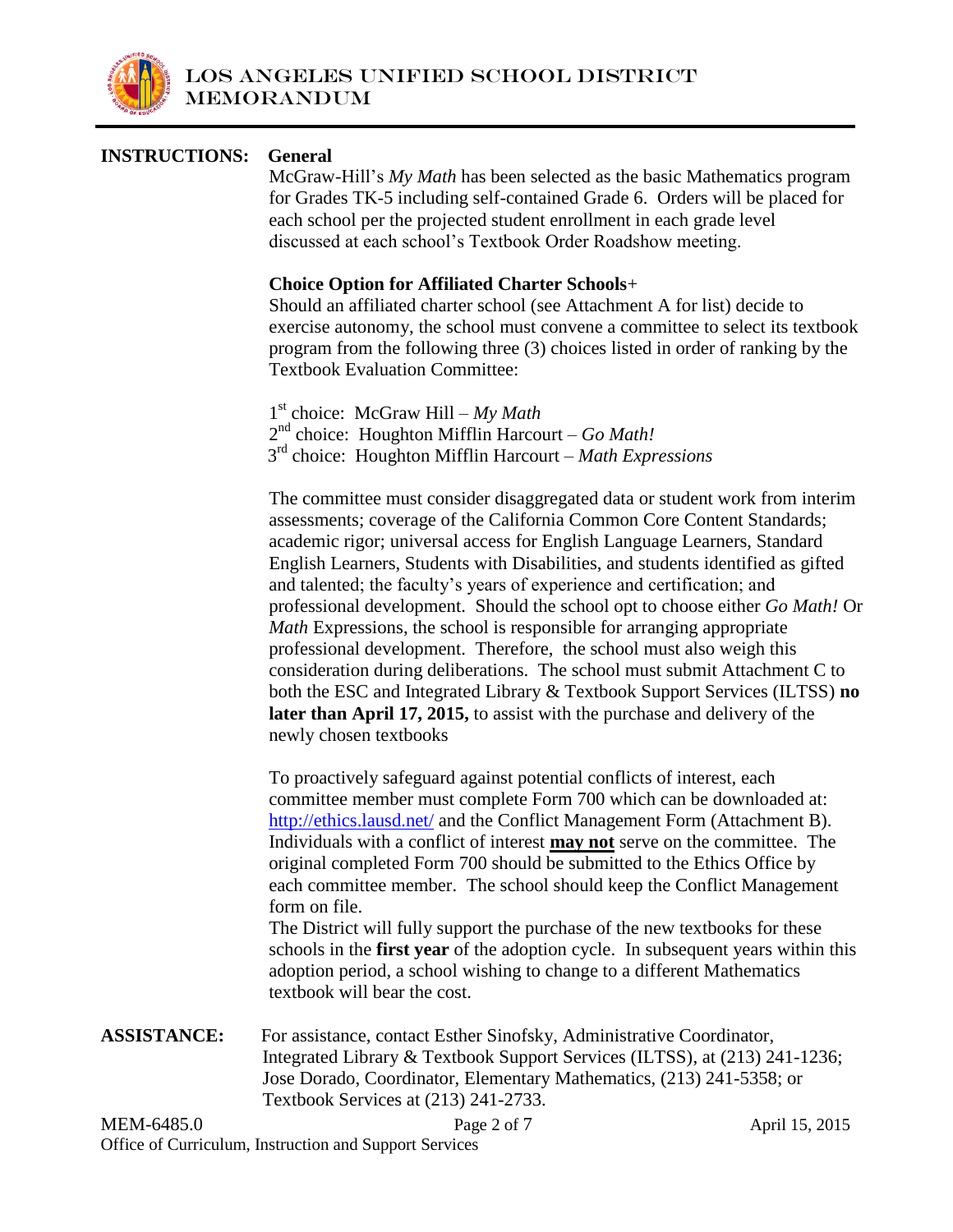

# April 15, 2015

## MEM-6485.0 ATTACHMENT A

## AFFILIATED ELEMENTARY CHARTER SCHOOLS

| <b>Beckford Charter for Enriched Studies</b>      | $K-5$   |
|---------------------------------------------------|---------|
| Calabash Charter Academy                          | $K-5$   |
| Calahan Community Charter                         | $K-5$   |
| <b>Calvert Charter for Enriched Studies</b>       | $K-5$   |
| Canyon School                                     | $K-5$   |
| <b>Carpenter Community Charter School</b>         | $K-5$   |
| Castlebay Lane Elementary School                  | $K-5$   |
| <b>Chandler Learning Academy</b>                  | $K-5$   |
| Colfax Charter Elementary School                  | $K-5$   |
| Community Magnet Charter ES <sup>*</sup>          | $K-5$   |
| Darby Avenue Charter                              | $K-5$   |
| Dearborn Elementary Charter Academy               | $K-5$   |
| Dixie Canyon Community Charter<br>School          | $K-5$   |
| Dr. Theodore T. Alexander Science<br>Center       | $K-5$   |
| El Oro Way Charter for Enriched<br><b>Studies</b> | $K-5$   |
| Emelita Academy Charter                           | $K-5$   |
| Enadia Technology Enriched Charter                | K-5     |
| Encino Charter Elementary                         | K-5     |
| George Ellery Hale Charter Academy                | $5 - 8$ |

| Germain Academy for Academic<br>Achievement            | $K-5$ |
|--------------------------------------------------------|-------|
| Granada Elementary Community<br>Charter                | $K-5$ |
| Hamlin Charter Academy                                 | $K-5$ |
| Haynes Charter for Enriched Studies                    | $K-5$ |
| Hesby Oaks Leadership Charter                          | $K-8$ |
| Justice Street Academy Charter                         | $K-5$ |
| Kenter Canyon School                                   | $K-5$ |
| Knollwood Preparatory Academy                          | $K-5$ |
| Lockhurst Drive Charter Elementary                     | $K-5$ |
| Marquez Charter School                                 | $K-5$ |
| Nestle Avenue Charter                                  | $K-5$ |
| Open Charter Magnet School *                           | $K-5$ |
| Palisades Charter Elementary                           | $K-5$ |
| Plainview Academic Charter Academy                     | $K-5$ |
| Pomelo Community Charter School                        | $K-5$ |
| Riverside Drive Charter School                         | $K-5$ |
| Serrania Avenue Charter For Enriched<br><b>Studies</b> | $K-5$ |
| Sherman Oaks Elementary Charter<br>School              | K-5   |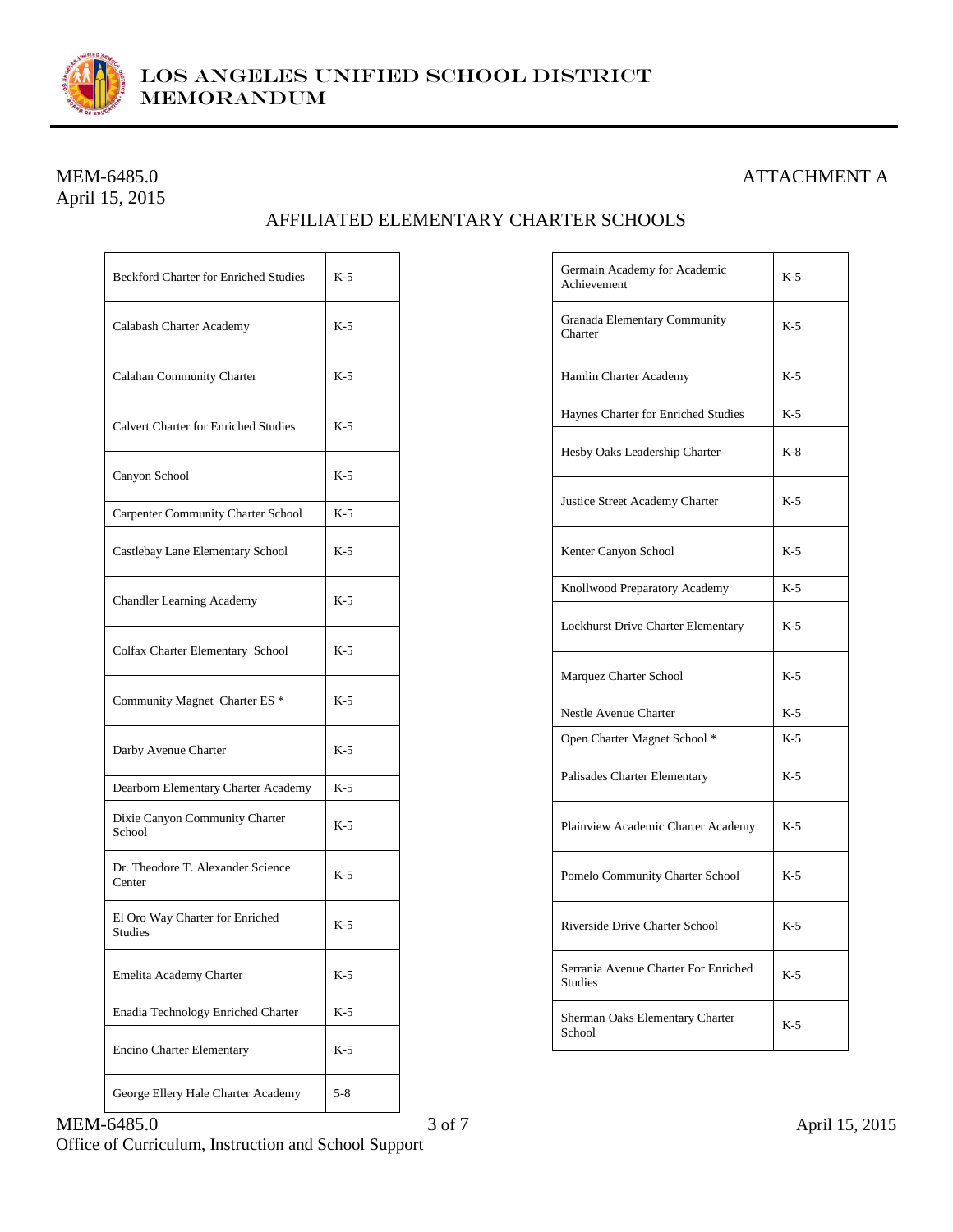

| <b>Superior Street Elementary</b>                                   | K-5   |
|---------------------------------------------------------------------|-------|
| Topanga Elementary Charter School                                   | $K-6$ |
| Topeka Charter School For Advanced<br><b>Studies</b>                | $K-5$ |
| Van Gogh Charter                                                    | $K-5$ |
| Welby Way Elementary Charter &<br>Gifted High Ability Magnet Center | $K-5$ |

| <b>Westwood Charter Elementary</b>                               | $K-5$ |
|------------------------------------------------------------------|-------|
| Wilbur Charter For Enriched Academics                            | $K-5$ |
| <b>Woodlake Elementary Community</b><br>Charter                  | $K-5$ |
| Woodland Hills Elementary Charter For<br><b>Enriched Studies</b> | $K-5$ |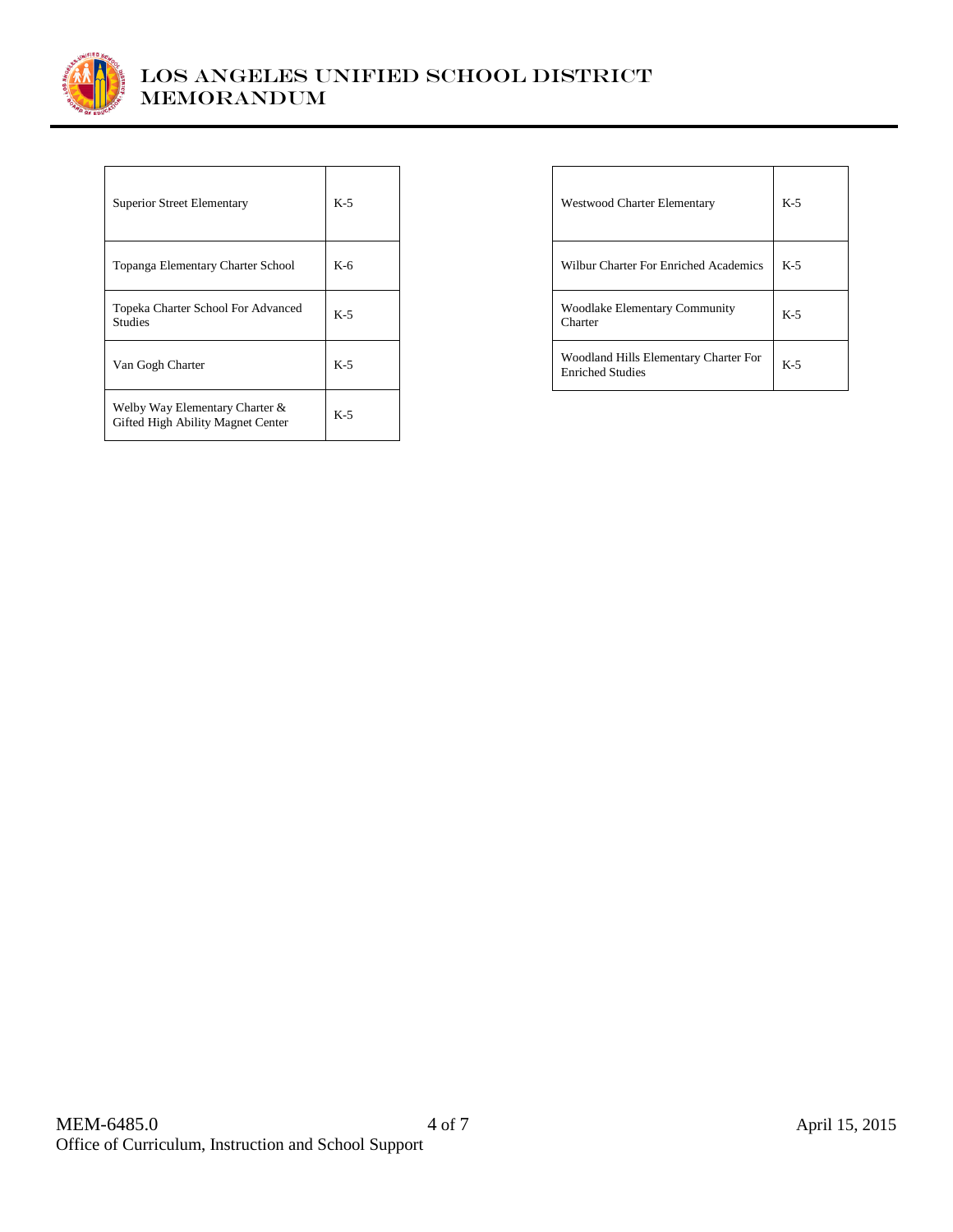

| <b>LAUSD Ethics Office</b>                                                                                                                                                                                                                                                                                               |                                            |  | Ask Ethics: (213) 241-3330 http://ethics.lausd.net |                       |                       |
|--------------------------------------------------------------------------------------------------------------------------------------------------------------------------------------------------------------------------------------------------------------------------------------------------------------------------|--------------------------------------------|--|----------------------------------------------------|-----------------------|-----------------------|
|                                                                                                                                                                                                                                                                                                                          | <b>CONFLICT MANAGEMENT</b>                 |  |                                                    | <b>Building Trust</b> | <b>Inside and Out</b> |
|                                                                                                                                                                                                                                                                                                                          | <b>LOCAL TEXTBOOK SELECTION COMMITTEES</b> |  |                                                    |                       |                       |
| PRELMINARY CONFLICT ANALYSIS: Before you begin participating on a selection committee, please answer the                                                                                                                                                                                                                 |                                            |  |                                                    |                       |                       |
| questions below to determine whether you have any potentially conflicting interests. Thank you!                                                                                                                                                                                                                          |                                            |  |                                                    |                       |                       |
| <b>FIRST NAME:</b>                                                                                                                                                                                                                                                                                                       | <b>LAST NAME:</b>                          |  | EMPLOYEE ID#:                                      |                       |                       |
| <b>SCHOOL OR OFFICE:</b>                                                                                                                                                                                                                                                                                                 | <b>ADDRESS:</b>                            |  |                                                    |                       |                       |
| <b>PHONE:</b>                                                                                                                                                                                                                                                                                                            | <b>EMAIL:</b>                              |  | <b>EDUCATION SERVICE CENTER:</b>                   |                       |                       |
|                                                                                                                                                                                                                                                                                                                          |                                            |  |                                                    |                       |                       |
| <b>Potentially Conflicting Interests</b>                                                                                                                                                                                                                                                                                 |                                            |  |                                                    | Yes                   | No                    |
| 1. Are you or any member of your family (including co-habitants) a current or former employee,<br>consultant, contractor or board member of an entity that has contracted or is planning to contract                                                                                                                     |                                            |  |                                                    | п                     | п                     |
| with LAUSD in the instructional arena?<br>If yes, please elaborate with specific identities, include additional pages, if necessary, Example: Your spouse works for a<br>textbook publishing company.                                                                                                                    |                                            |  |                                                    |                       |                       |
| 2. Do you or any member of your family (including co-habitants) own - directly or indirectly - a                                                                                                                                                                                                                         |                                            |  |                                                    | π                     | π                     |
| financial interest (including stock, stock options, or other securities) in any business entity that has<br>contracted or is planning to contract with LAUSD in the instructional arena?<br>If yes, please elaborate with specific identities, include additional pages, if necessary, Example: Your child owns stock in |                                            |  |                                                    |                       |                       |
| a company that produces instructional materials.                                                                                                                                                                                                                                                                         |                                            |  |                                                    |                       |                       |
| 3. During the past 12 months, have you or any member of your family (including co-habitants)                                                                                                                                                                                                                             |                                            |  |                                                    | п                     | σ                     |
| received or been promised any salary, royalties, consulting fees, honoraria, gifts or loans from any<br>person or entity (including any subsidiary, parent organization, or other affiliate) that has<br>contracted or is planning to contract with LAUSD in the instructional arena?                                    |                                            |  |                                                    |                       |                       |
| If yes, please elaborate with specific identities and dates, include additional pages, if necessary. Example: You have<br>served as a contributor, editor, author or other consultant for an instructional materials company.                                                                                            |                                            |  |                                                    |                       |                       |
| 4. Can you identify any other personal or professional affiliation you have that could create an actual<br>or apparent conflict with your responsibilities for LAUSD's selection committee?                                                                                                                              |                                            |  |                                                    | п                     | α                     |
| If yes, please elaborate with specific identities, include additional pages, if necessary, Example: Your co-habitant is the<br>board president for a non-profit that lobbles LAUSD officials on curriculum and instruction.                                                                                              |                                            |  |                                                    |                       |                       |
| 5. Do you understand that leading up to and throughout your service on LAUSD's committee that<br>you or any member of your family (including co-habitants) may not have any economic interest in                                                                                                                         |                                            |  |                                                    | п                     | σ                     |
| any entity that is under consideration by LAUSD in the instructional arena? As a general rule, an<br>economic interest is any interest that is distinguishable from an effect on the general public.                                                                                                                     |                                            |  |                                                    |                       |                       |

I certify that the information I have provided in this form is accurate to the best of my knowledge for the date I have<br>signed, and I commit to providing an updated form whenever there is a material change to this informat

Signature

**LAUSD Title** 

Date

Return to your committee<br>coordinator or administrator

Form 700 Alert: Please remember that under California law if you participate on the selection committee you must submit a Statement of Economic Interests (Form 700) within 30 days of beginning participation on the committee. You can download the Form and tools for helping you complete the<br>Form from the Ethics Office website at: http://ethics.lausd.net.

**CM REV0314** 

Los Angeles Unified School District . Ethics Office 333 S. Beaudry Avenue, 20th Floor . Los Angeles . California 90017 Tel: (213) 241-3330 · Fax: (213) 241-3319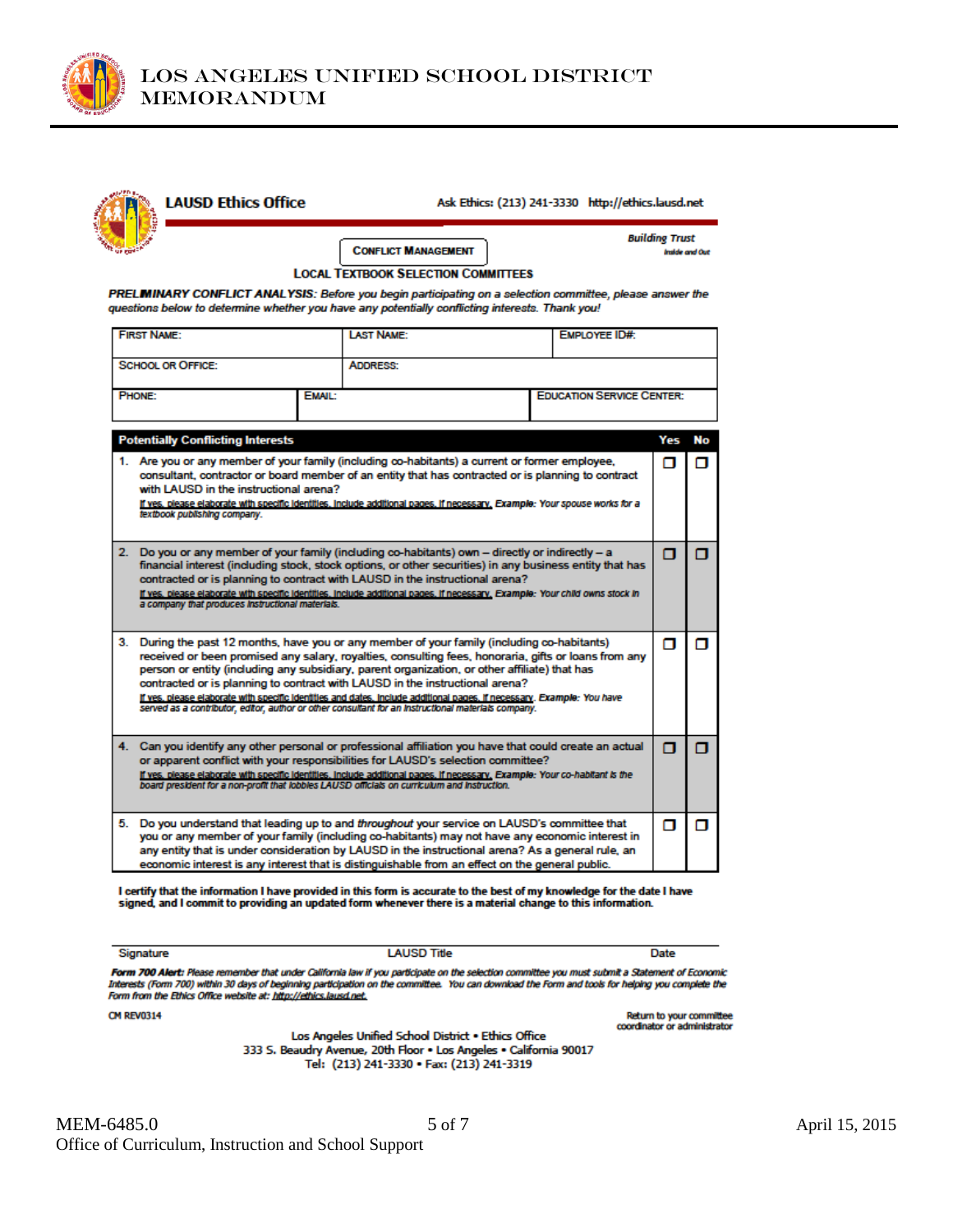

| <b>CALIFORNIA FORM</b>                                                                                               |                                                                                    | <b>STATEMENT OF ECONOMIC INTERESTS</b>                                                                                                                                                                                                                            | Date Received<br><b>Official Lisa Only</b> |  |  |
|----------------------------------------------------------------------------------------------------------------------|------------------------------------------------------------------------------------|-------------------------------------------------------------------------------------------------------------------------------------------------------------------------------------------------------------------------------------------------------------------|--------------------------------------------|--|--|
| <b>FAIR POLITICAL PRACTICES COMMISSION</b><br><b>A PUBLIC DOCUMENT</b>                                               |                                                                                    | <b>COVER PAGE</b>                                                                                                                                                                                                                                                 |                                            |  |  |
| Please type or print in ink.<br><b>NAME OF FILER</b>                                                                 | (LAST)                                                                             | (FIRST)                                                                                                                                                                                                                                                           | (MIDDLE)                                   |  |  |
|                                                                                                                      |                                                                                    |                                                                                                                                                                                                                                                                   |                                            |  |  |
| 1. Office, Agency, or Court                                                                                          |                                                                                    |                                                                                                                                                                                                                                                                   |                                            |  |  |
| Agency Name (Do not use acronyms)                                                                                    |                                                                                    |                                                                                                                                                                                                                                                                   |                                            |  |  |
| Division, Board, Department, District, if applicable                                                                 |                                                                                    | <b>Your Position</b>                                                                                                                                                                                                                                              |                                            |  |  |
|                                                                                                                      | Fing for multiple positions, list below or on an attachment. (Do not use acronyms) |                                                                                                                                                                                                                                                                   |                                            |  |  |
|                                                                                                                      |                                                                                    | Position: Position Provides                                                                                                                                                                                                                                       |                                            |  |  |
| 2. Jurisdiction of Office (Check at least one box)                                                                   |                                                                                    |                                                                                                                                                                                                                                                                   |                                            |  |  |
| $\Box$ State                                                                                                         |                                                                                    | Judge or Court Commissioner (Statewide Jurisdiction)                                                                                                                                                                                                              |                                            |  |  |
|                                                                                                                      |                                                                                    |                                                                                                                                                                                                                                                                   |                                            |  |  |
|                                                                                                                      |                                                                                    |                                                                                                                                                                                                                                                                   |                                            |  |  |
|                                                                                                                      |                                                                                    |                                                                                                                                                                                                                                                                   |                                            |  |  |
| 3. Type of Statement (Check at least one box)                                                                        |                                                                                    |                                                                                                                                                                                                                                                                   |                                            |  |  |
| December 31, 2013.<br>-or-                                                                                           | Annual: The period covered is January 1, 2013, through                             | (Check one)                                                                                                                                                                                                                                                       |                                            |  |  |
| December 31, 2013.                                                                                                   |                                                                                    | $\bigcirc$ The period covered is January 1, 2013, through the date of<br>leaving office.                                                                                                                                                                          |                                            |  |  |
|                                                                                                                      | Assuming Office: Date assumed 11 11                                                | the date of leaving office.                                                                                                                                                                                                                                       |                                            |  |  |
|                                                                                                                      |                                                                                    |                                                                                                                                                                                                                                                                   |                                            |  |  |
| 4. Schedule Summary                                                                                                  |                                                                                    |                                                                                                                                                                                                                                                                   |                                            |  |  |
| Check applicable schedules or "None."                                                                                |                                                                                    | $\blacktriangleright$ Total number of pages including this cover page: ________                                                                                                                                                                                   |                                            |  |  |
|                                                                                                                      | Schedule A-1 - Investments - schedule attached                                     | Schedule C - Income, Loans, & Business Positions - schedule attached                                                                                                                                                                                              |                                            |  |  |
|                                                                                                                      | Schedule A-2 - Investments - schedule attached                                     | Schedule D - Income - Gifts - schedule attached                                                                                                                                                                                                                   |                                            |  |  |
|                                                                                                                      | Schedule B - Real Property - schedule attached                                     | Schedule E - Income - Gifts - Travel Payments - schedule attached                                                                                                                                                                                                 |                                            |  |  |
| -06<br>None - No reportable interests on any schedule                                                                |                                                                                    |                                                                                                                                                                                                                                                                   |                                            |  |  |
| 5. Verification                                                                                                      |                                                                                    |                                                                                                                                                                                                                                                                   |                                            |  |  |
| <b>MAILING ADDRESS</b><br>(Business or Agency Address Recommended - Public Document)                                 | <b>STREET</b>                                                                      | CITY<br><b>STATE</b>                                                                                                                                                                                                                                              | ZIP CODE                                   |  |  |
| DAYTIME TELEPHONE NUMBER                                                                                             |                                                                                    | E-MAIL ADDRESS (OPTIONAL)                                                                                                                                                                                                                                         |                                            |  |  |
|                                                                                                                      |                                                                                    |                                                                                                                                                                                                                                                                   |                                            |  |  |
|                                                                                                                      |                                                                                    | I have used all reasonable diligence in preparing this statement. I have reviewed this statement and to the best of my knowledge the information contained<br>herein and in any attached schedules is true and complete. I acknowledge this is a public document. |                                            |  |  |
| I certify under penalty of perjury under the laws of the State of California that the foregoing is true and correct. |                                                                                    |                                                                                                                                                                                                                                                                   |                                            |  |  |
| Date Signed.                                                                                                         |                                                                                    | Signature.                                                                                                                                                                                                                                                        |                                            |  |  |
|                                                                                                                      | (month, day, year)                                                                 | (File the originally signed statement with your filing official.)                                                                                                                                                                                                 |                                            |  |  |